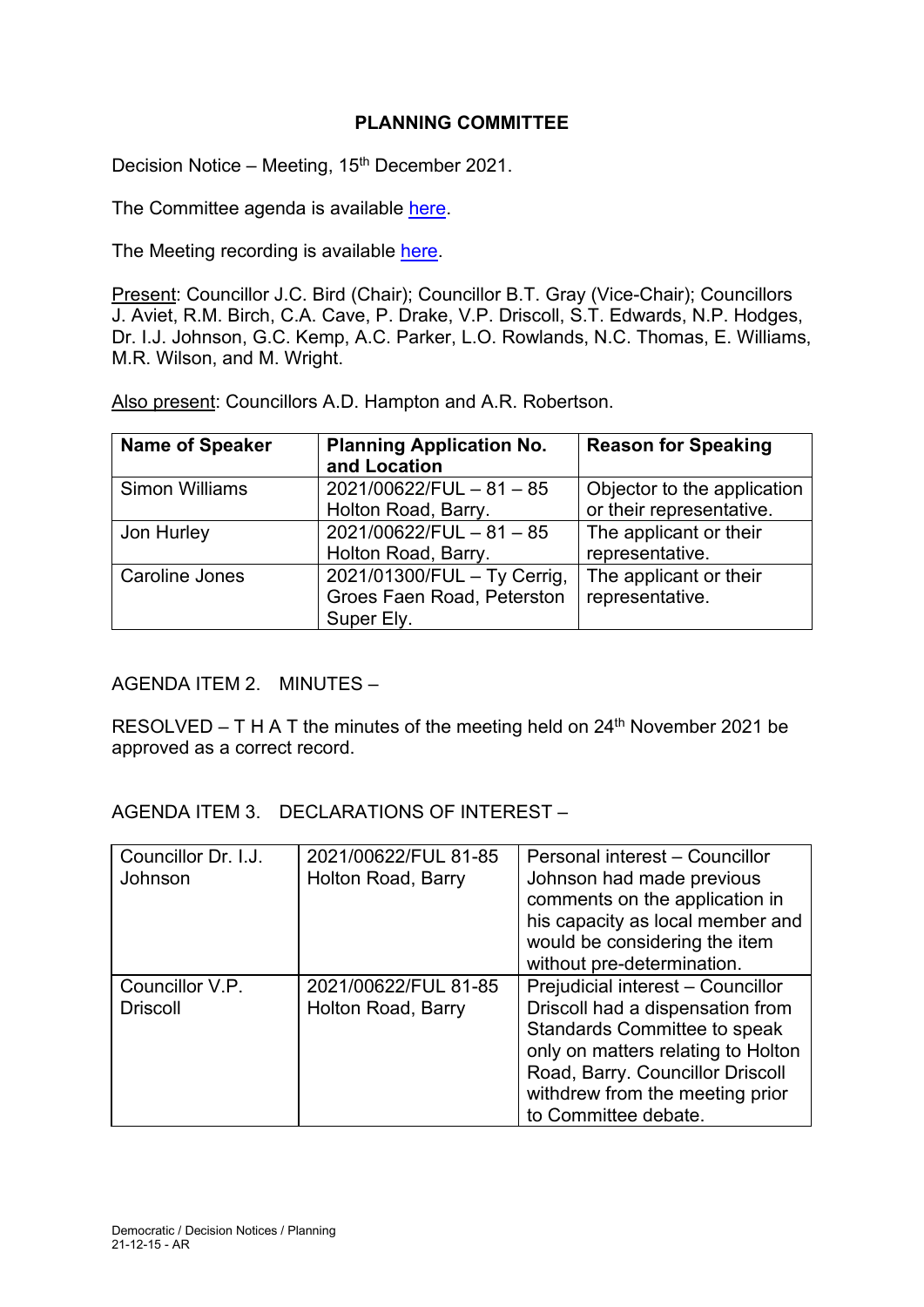AGENDA ITEM 4. AGENDA ITEM 4. BUILDING REGULATION APPLICATIONS AND OTHER BUILDING CONTROL MATTERS DETERMINED BY THE HEAD OF REGENERATION AND PLANNING UNDER DELEGATED POWERS (HRP) –

RESOLVED –

(1) T H A T the passed building regulation applications, as listed in Section A of the report, be noted.

(2) T H A T it be noted that no rejected building applications, as usually listed in Section B of the report, had been received.

(3) T H A T the serving of Notices under Building (Approved Inspectors Etc.) Regulations 2000, as listed in Section C of the report, be noted.

AGENDA ITEM 5. PLANNING APPLICATIONS DETERMINED BY THE HEAD OF REGENERATION AND PLANNING UNDER DELEGATED POWERS (HRP) –

RESOLVED – T H A T the applications as outlined within the report, on pages 7 through 18, under the above delegated powers be noted.

AGENDA ITEM 6. APPEALS (HRP) –

RESOLVED –

(1) T H A T the appeals received following the refusal of the Council to grant planning permission, as detailed in Section A of the report, be noted.

(2) T H A T it be noted that no Enforcement Appeals had been received at the time of the meeting taking place.

(3) T H A T it be noted that no Planning Appeal Decisions had been received at the time of the meeting taking place.

(4) T H A T it be noted that no Enforcement Appeal Decisions had been received at the time of the meeting taking place.

(5) T H A T the statistics relating to appeals for the period April 2021 – March 2022, as detailed in Section E of the report, be noted.

AGENDA ITEM 7. TREES (HRP) –

(i) Delegated Powers –

RESOLVED – T H A T the applications as outlined within the report on pages 21 and 22, as determined by the Head of Regeneration and Planning under delegated powers, be noted.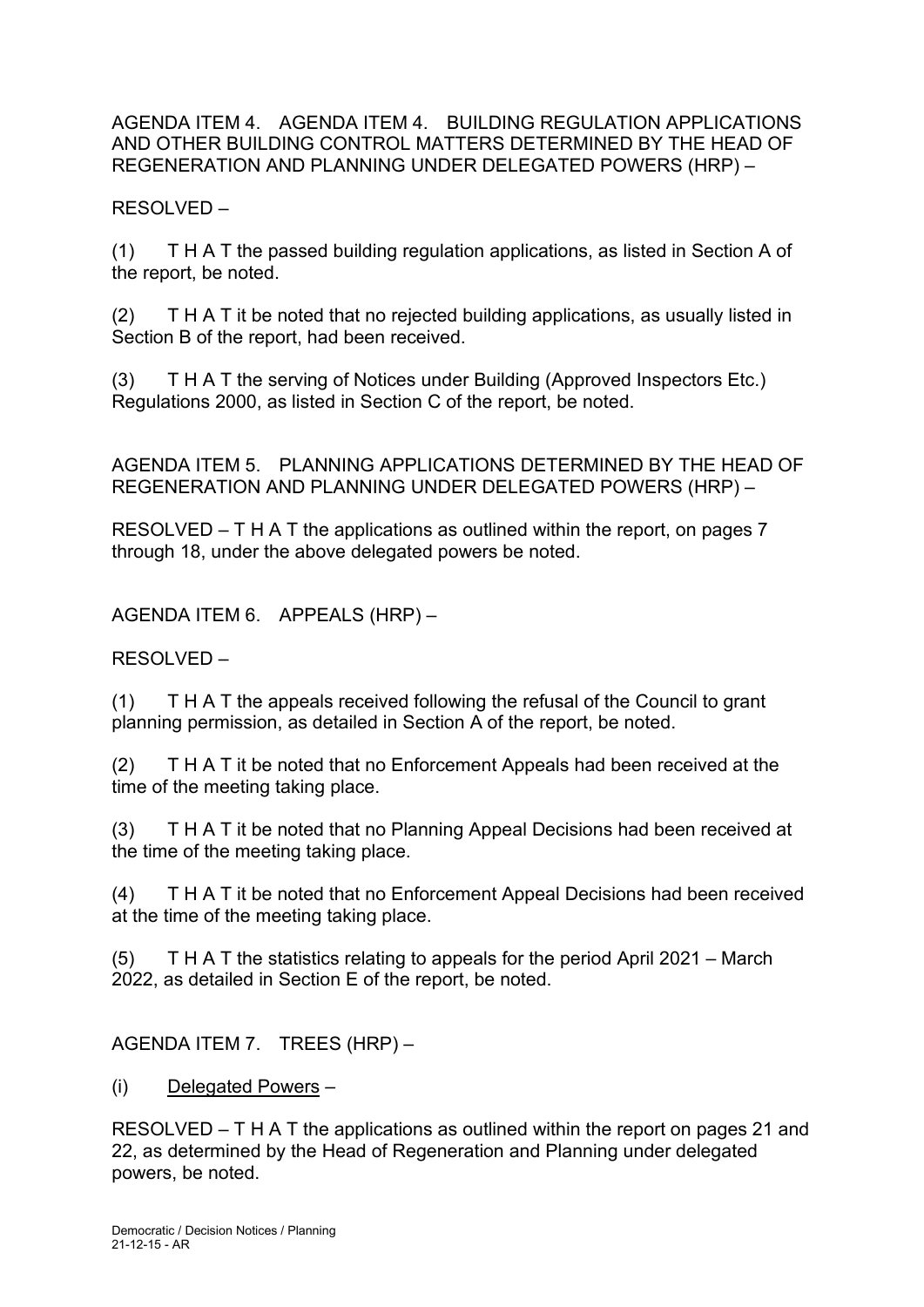## AGENDA ITEM NO. 8 PLANNING APPLICATIONS (HRP) –

RESOLVED – T H A T in pursuance of the powers delegated to the Committee, the following applications be determined as indicated and any other necessary action be taken.

# **2019/01386/RES Development land at East Quay, Barry Waterfront (to East of Cory Way)**

APPROVED – Subject to the conditions as contained within the report.

### Reason for decision

Having regard to the content of the report and discussions at the meeting.

### **2021/00622/FUL 81-85, Holton Road, Barry**

RESOLVED – T H A T subject to the applicant entering into a Section 106 agreement to secure the following:

- The developer pays £54,996 for the provision or enhancement of educational facilities in schools serving the development for Secondary school children.
- The developer pays a contribution of £57,500 towards sustainable transport facilities in the vicinity of the site.
- The developer provides public art on the site to the value of 1% of the build costs or otherwise pays a contribution to the same value to the Council.
- The developer pays a contribution of £66,700 towards providing or enhancing public open space in the vicinity of the site.
- The developer pays the legal and implementation/monitoring fees for the S106 agreement.

APPROVED – Subject to the conditions as contained within the report.

#### Reason for decision

Having regard to the content of the report and discussions at the meeting.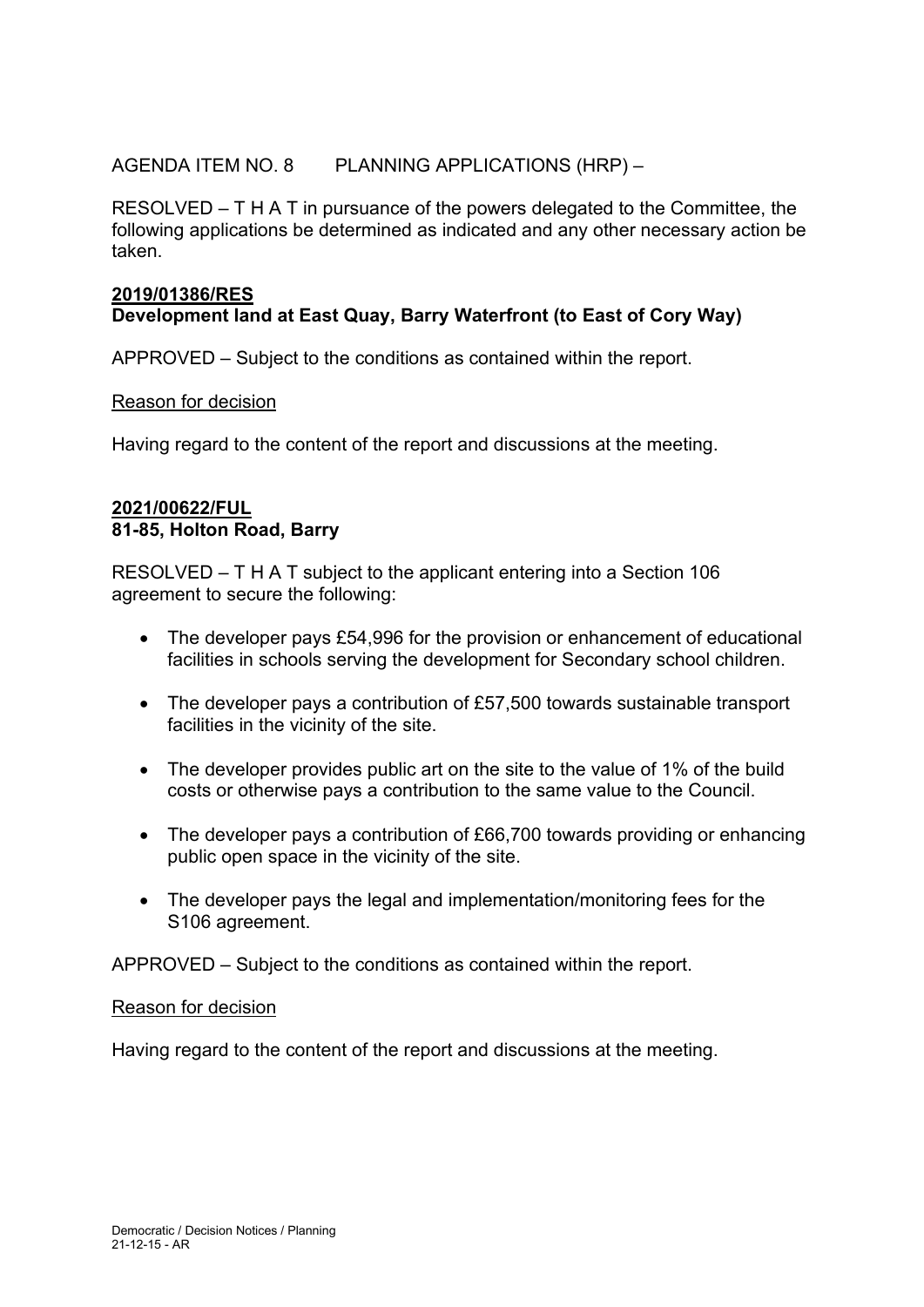# **2021/01300/FUL Ty Cerrig, Groes Faen Road, Peterston Super Ely**

RESOLVED –

(1) T H A T Planning permission for the retention of the retaining wall and fence be refused.

- (i) By virtue of its siting and scale the retaining wall and fence would have a detrimental impact on visibility and therefore would have an unacceptable impact on highway safety. Therefore, the retention of the wall and fencing is considered unacceptable and contrary to the requirements of Policy MD2 Design of New Development of the Local Development Plan, as well as guidance contained within TAN 12 – Design, Manual for Streets and PPW 11.
- (ii) By virtue of its siting, scale and design and the context of the rural road within which the site sits within, the retaining wall and fence appears as a visually harmful and incongruous form of development, which is damaging to the appearance and character of the site and the wider rural street scene. Therefore, the retention of the wall and fence is considered unacceptable and contrary to the requirements of Policies SP1 Delivering the Strategy, MD2 Design of New Development of the Local Development Plan, as well as guidance contained within TAN 12 – Design and PPW 11.

(2) T H A T the Monitoring Officer/Head of Legal and Democratic Services be authorised to serve and Enforcement Notice under Section 172 of the Town and Country Planning Act 1990 (as amended) to require:

- (i) Demolish the retaining wall and remove all resulting materials from the land.
- (ii) Take down the timber fencing structure and remove all resulting materials from the land.
- (iii) Remove the soil which has been used to raise the front garden level and reinstate the land to its former level and condition including the laying of top soil and sewing of grass seed.

(3) T H A T in the event of non-compliance with the Notice, authorisation be granted to take such legal proceedings as may be required.

# Reasons for decisions

(1) It appears to the Council that the above breach of planning control constituting operational development has occurred within the last four years.

(2) By virtue of its siting and scale the retaining wall and fence would have a detrimental impact on visibility and therefore would have an unacceptable impact on highway safety. By virtue of its siting, scale and design and the context of the rural